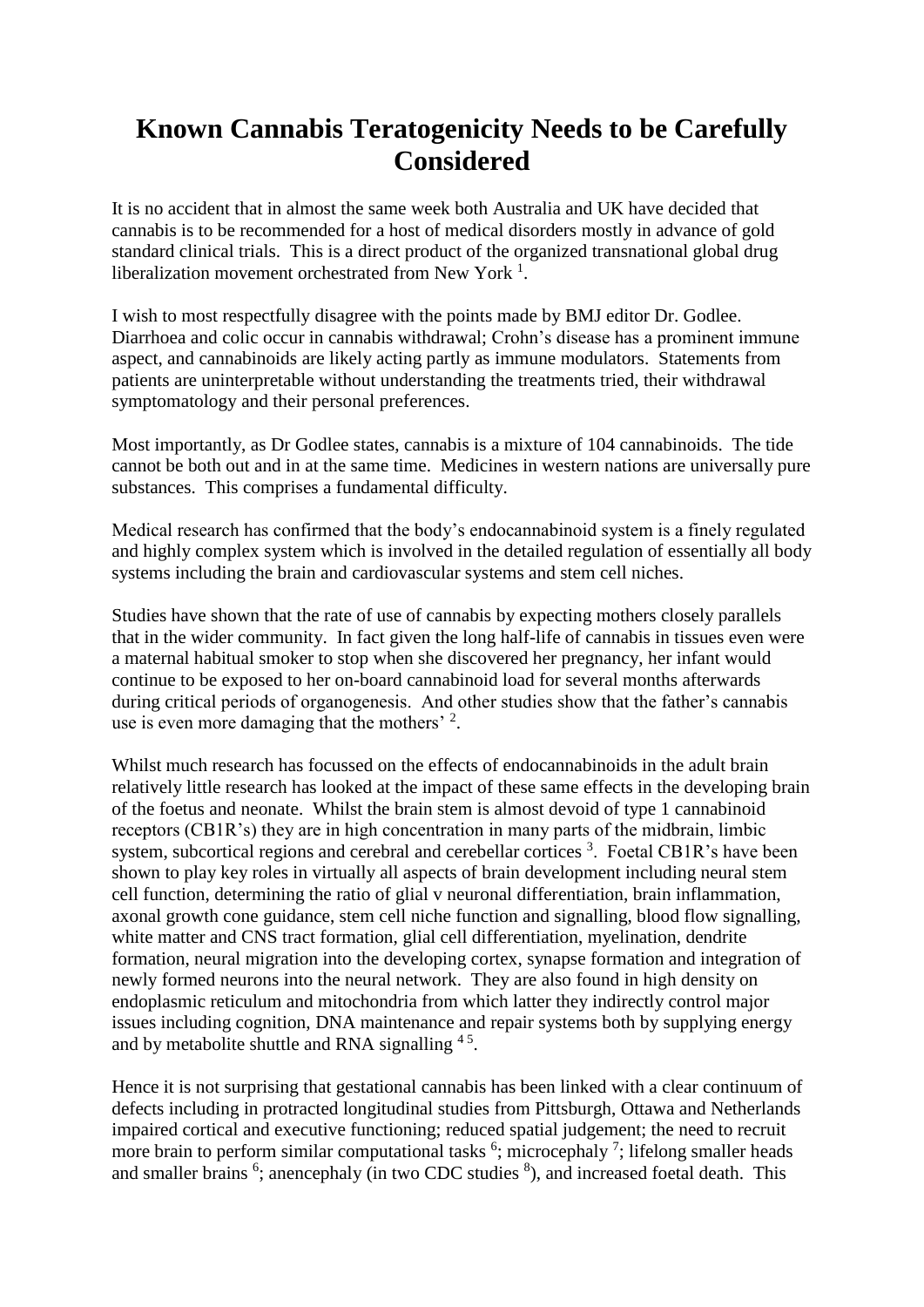progression clearly reflects a spectrum of congenital neurological impairment which is quite consistent with the known distribution of CB1R's mainly across the foetal and adult forebrain and midbrain and its derivatives<sup>3</sup>.

It is also consistent with a recent explosion of autism in Colorado, California, New Jersey and many other sites in USA and internationally in recent years <sup>9</sup>. Moreover cannabis induced synpatopathy closely mimics that seen in autism 10 11, as do similar white matter disconnection endophenotypes  $312$ .

A similar scenario plays out in the cardiovasculature. The American Heart Association and American Academy of Pediatrics issued a joint statement as long ago as 2007 noting that foetal cannabis exposure was linked with increased rates of ventricular septal defect and Ebsteins anomaly (complex tricuspid valvopathy)  $13$ . This is consistent with recent Colorado experience where ventricular septal defect has risen from 43.9 to 59.4 / 10,000 live births, or 35.3% 2000-2013. Both of these structures are derivatives of the endocardial cushions which are rich in CB1R's. Concerningly Colorado has also seen a 262% rise in atrial septal defects over the same period. Exposure to other drugs does not explain this change as they were falling across this period. It has also been reported that the father's use of cannabis is the strongest environmental factor implicated in cardiovascular defects, here involving transposition of the great arteries  $2$ , which is a derivative of the conoventricular ridges immediately distal and continuous with embryonic endocardial cushions, and also rich in CB1R's.

Similar findings play out in gastroschisis. There is an impressive concordance amongst the larger studies of the relationship of gastroschisis and congenital cannabis exposure where senior Canadian authors concluded that cannabis caused a three-fold rise in gastroschisis  $14$ , consistent with a high density of CB1R's on the umbilical vessels <sup>15</sup>.

And cannabis has also been implicated as an indirect chromosomal clastogen and indirect genotoxin through its effect to disrupt the mitotic spindle by microtubule inhibition  $16$ , and likely DNA maintenance and repair  $17$  by its effect on nuclear actin filaments  $18$ .

Moreover cannabidiol has been shown to alter the epigenome, to be genotoxic, and to bind to CB1R's at high doses, so the simplistic case that "Cannabidiol is good" – fails.

These considerations imply that if clinical trials continue to show efficacy for additional indications for cannabinoids, their genotoxic and teratogenic potential, from both mother and father, will need to be carefully balanced with their clinical utility. They also imply that these issues will need to be more widely canvassed and discussed in order to introduce more balance into the heavily biased present global media coverage of the highly misleading misnomer "medical cannabis".

Only once before has a known teratogen been marketed globally: the thalidomide disaster is the proximate reason for modern pharmaceutical laws. With its widespread uptake, rising concentrations, asymptotic genotoxic dose-response curves and actions through the paternal line cannabis could be much worse.

Professor A. S. Reece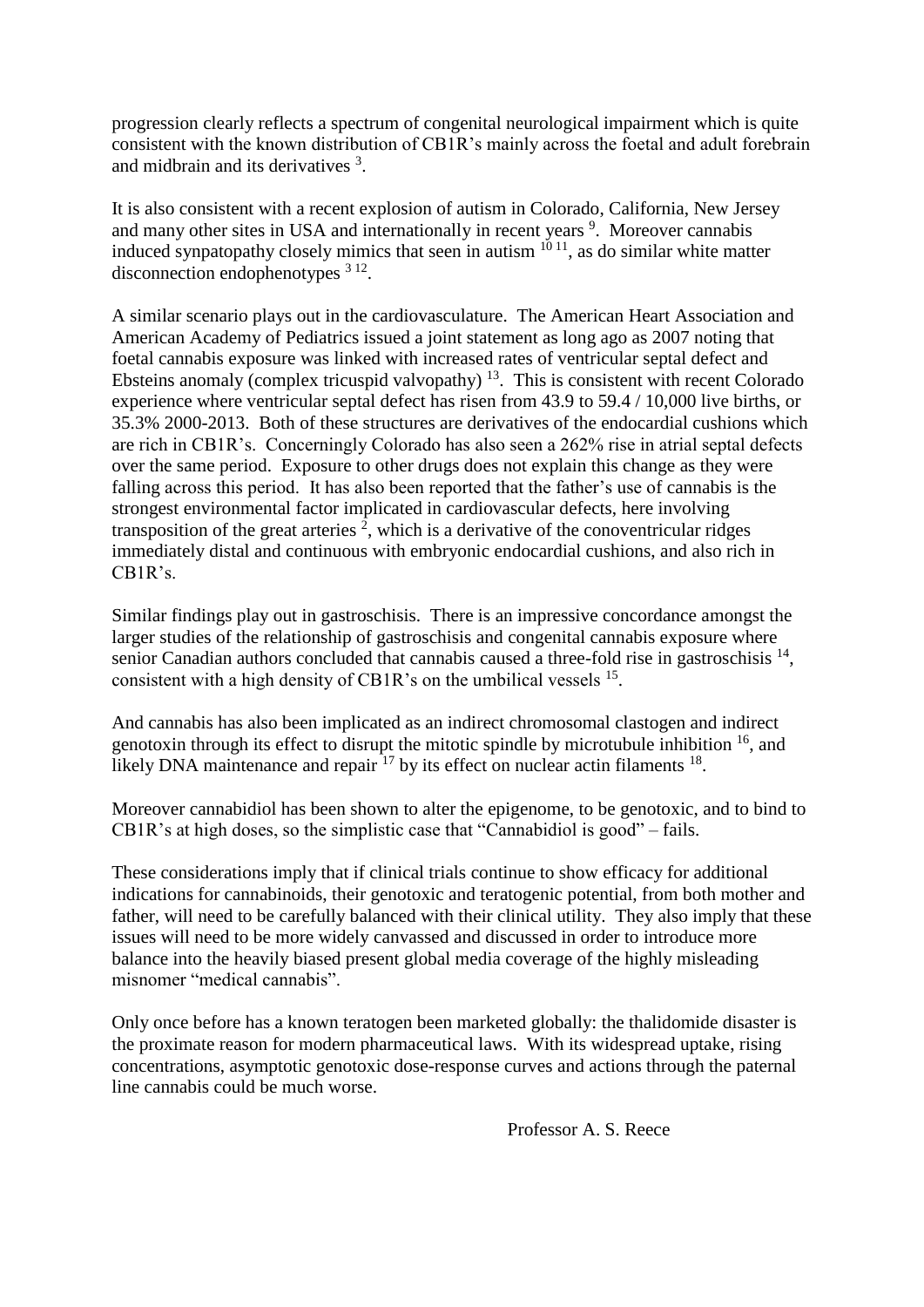## **References**

- 1. Open Society Foundations. Open Society Foundations New York: Open Society Foundations; 2018 [cited 2018 4th August 2018]. Available from: <https://www.opensocietyfoundations.org/> accessed 4th August 2018 2018.
- 2. Wilson PD, Loffredo CA, Correa-Villasenor A, et al. Attributable fraction for cardiac malformations. *Am J Epidemiol* 1998;148(5):414-23.
- 3. Yang Q, Huang P, Li C, et al. Mapping alterations of gray matter volume and white matter integrity in children with autism spectrum disorder: evidence from fMRI findings. *Neuroreport* 2018 doi: 10.1097/WNR.0000000000001094
- 4. Hebert-Chatelain E, Desprez T, Serrat R, et al. A cannabinoid link between mitochondria and memory. *Nature* 2016;539(7630):555-59. doi: 10.1038/nature20127
- 5. Yates D. Learning and memory: The cannabinoid connection. *Nat Rev Neurosci* 2016;18(1):4. doi: 10.1038/nrn.2016.171
- 6. Brents L. Correlates and consequences of Prenatal Cannabis Exposure (PCE): Identifying and Characterizing Vulnerable Maternal Populations and Determining Outcomes in Exposed Offspring In: Preedy V.R., ed. Handbook of Cannabis and Related Pathologies: Biology, Pharmacology, Diagnosis and Treatment. London: Academic Press 2017:160-70.
- 7. Forrester MB, Merz RD. Risk of selected birth defects with prenatal illicit drug use, Hawaii, 1986-2002. *Journal of toxicology and environmental health* 2007;70(1):7-18.
- 8. Van Gelder MMHJ, Donders ART, Devine O, et al. Using bayesian models to assess the effects of under-reporting of cannabis use on the association with birth defects, national birth defects prevention study, 1997-2005. *Paediatric and perinatal epidemiology* 2014;28(5):424-33. doi: 10.1111/ppe.12140
- 9. Christensen DL, Baio J, Van Naarden Braun K, et al. Prevalence and Characteristics of Autism Spectrum Disorder Among Children Aged 8 Years--Autism and Developmental Disabilities Monitoring Network, 11 Sites, United States, 2012. *MMWR Surveill Summ* 2016;65(3):1-23. doi: 10.15585/mmwr.ss6503a1
- 10. Anderson GR, Aoto J, Tabuchi K, et al. beta-Neurexins Control Neural Circuits by Regulating Synaptic Endocannabinoid Signaling. *Cell* 2015;162(3):593-606. doi: 10.1016/j.cell.2015.06.056
- 11. Won H, Mah W, Kim E. Autism spectrum disorder causes, mechanisms, and treatments: focus on neuronal synapses. *Front Mol Neurosci* 2013;6:19. doi: 10.3389/fnmol.2013.00019
- 12. Zalesky A, Solowij N, Yucel M, et al. Effect of long-term cannabis use on axonal fibre connectivity. *Brain* 2012;135(Pt 7):2245-55. doi: aws136 [pii]
- 10.1093/brain/aws136 [published Online First: 2012/06/07]